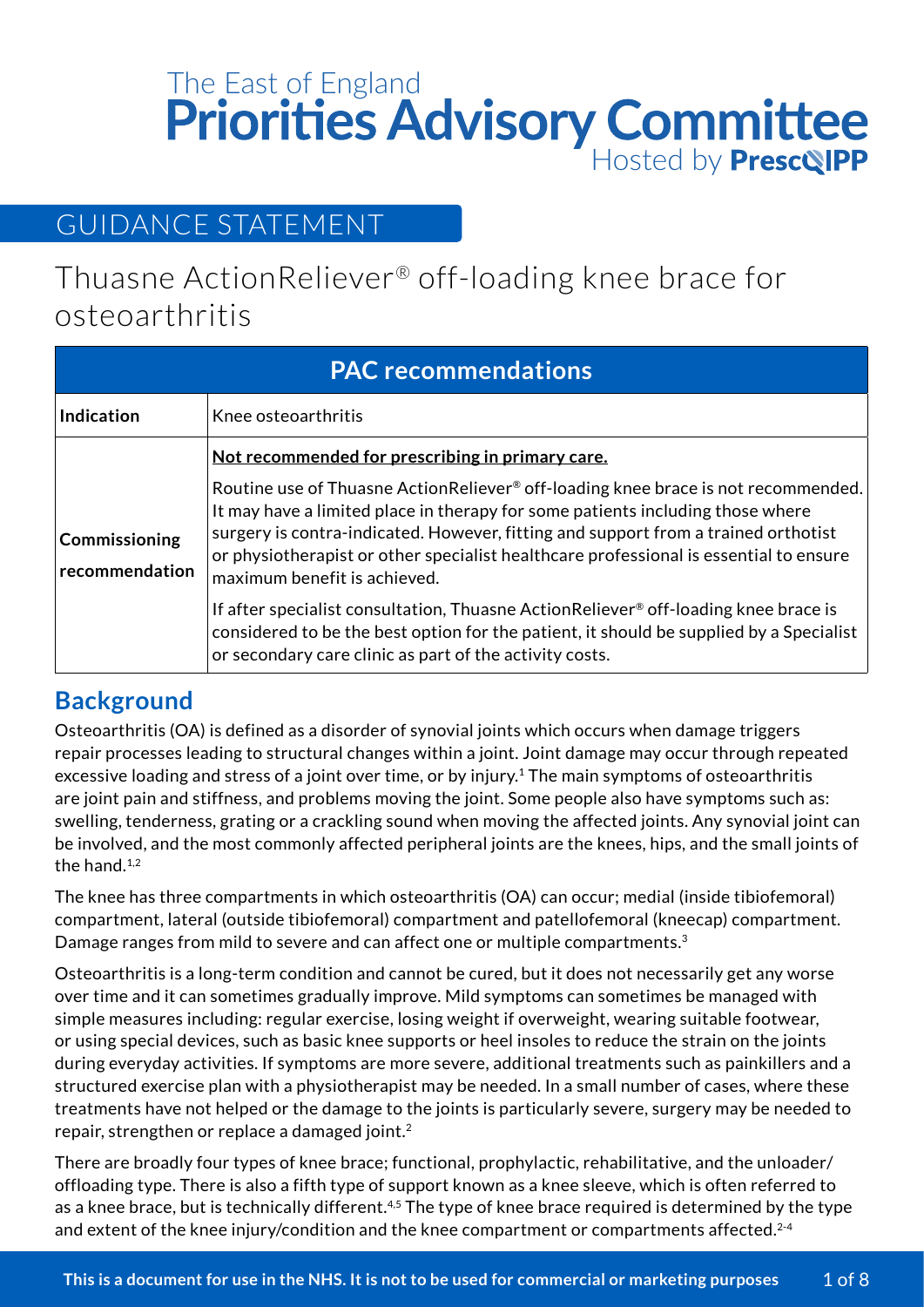An unloader/offloading knee brace, also known as a valgus or distraction-rotation knee brace<sup>6,7</sup> exerts pressure on the thigh bone, thereby unloading the pressure from the affected area and forcing the knee to bend on the opposite side of the affected area. This reduces compression, inflammation, and resultant pain. They are generally unicompartmental and consequently can only unload force from one side of the knee either medial or lateral tibiofemoral compartments. A new tri-compartment unloader/offloading knee brace, the Levitation 2®, is also available which can reduce the force throughout the entire knee including the knee cap (patellofemoral), effectively acting as a shock absorber. $3$ 

An unloader knee brace can also be used while waiting for a knee replacement surgery as the brace helps to relieve stress from the injured knee before the surgery.<sup>5,6</sup>

The Thuasne ActionReliever® is an unloader/offloading type brace, which is invisible under most clothing types according to the product website. Patients need to be measured in order to ensure the correct size is specified and supplied, along with which knee, left or right leg, and also which knee joint compartment is affected; either medial or lateral compartment. The product website claims that it requires minimal additional fitting and that it can be routinely used in patients with either medial or lateral unicompartmental OA, or unicompartmental knee conditions requiring load reduction.<sup>5</sup> It is not indicated for patellofemoral OA or tricompartmental OA.

Several other different brands of unloader or offloading knee brace are available for purchase in the UK with prices varying from £40 to £600 per device, depending on the exact type and level of custom fit required.8

The Thuasne ActionReliever® was added to the Drug Tariff in November 2019 and is the only knee pressure offloading device (knee brace/orthotic device/appliance) available for prescribing in primary care. The current price is  $£195.00$  per device.<sup>9</sup>

## **Summary of evidence**

Current NICE Guidance for osteoarthritis recommends that people with osteoarthritis who have biomechanical joint pain or instability should be considered for assessment for bracing/joint supports/ insoles as an adjunct to their core treatments. The NICE guidance does not make any specific recommendation regarding the type or brand of bracing/joint support/insoles which should be used.10

There appears to be little evidence to confirm the efficacy of the Thuasne ActionReliever® itself or to compare its effectiveness to other brands or types of knee brace or different devices such as orthotic insoles.

There are currently two studies which are being cited by the company in support of this device.<sup>11,12</sup>

In the first, a prospective, observational study, 63 patients; mean age 50.9 years, with end stage unicompartmental osteoarthritis and who attended a district general hospital in Wales between August 2007 and February 2009, were prescribed an unloader knee brace while they were on the waiting list for surgery.<sup>11</sup> Patients with tricompartmental or patellofemoral osteoarthritis were excluded from the study, as were those who had previously undergone joint replacement surgery. The study aimed to use eight years of follow up data, to determine the short term and long term cost effectiveness of the unloader knee brace compared with no treatment while on the waiting list and total knee replacement (TKR). The brand of unloader knee brace used in this study is not confirmed but its cost is cited as £454.

Patients were taught how to fit the brace at home and asked to complete an EQ-5D-3L questionnaire, both before the brace was fitted and then subsequently when either the patient ceased using the brace or at the end of the study period in 2015. The EQ-5D-3L asks the patient to indicate if they have no problems, some problems or extreme problems with the following: mobility, self-care, usual activities, pain/discomfort and anxiety/depression.13 For all patients the mean EQ-5D utility values increased from 0.01 at baseline to 0.4 at follow up, with an overall QALY gain of 0.435. Similar increases were observed across the duration of wear subgroups, with the largest mean increase observed for patients with a duration of wear between seven and 12 months; EQ-5D difference=0.443. At 24 months, 16 patients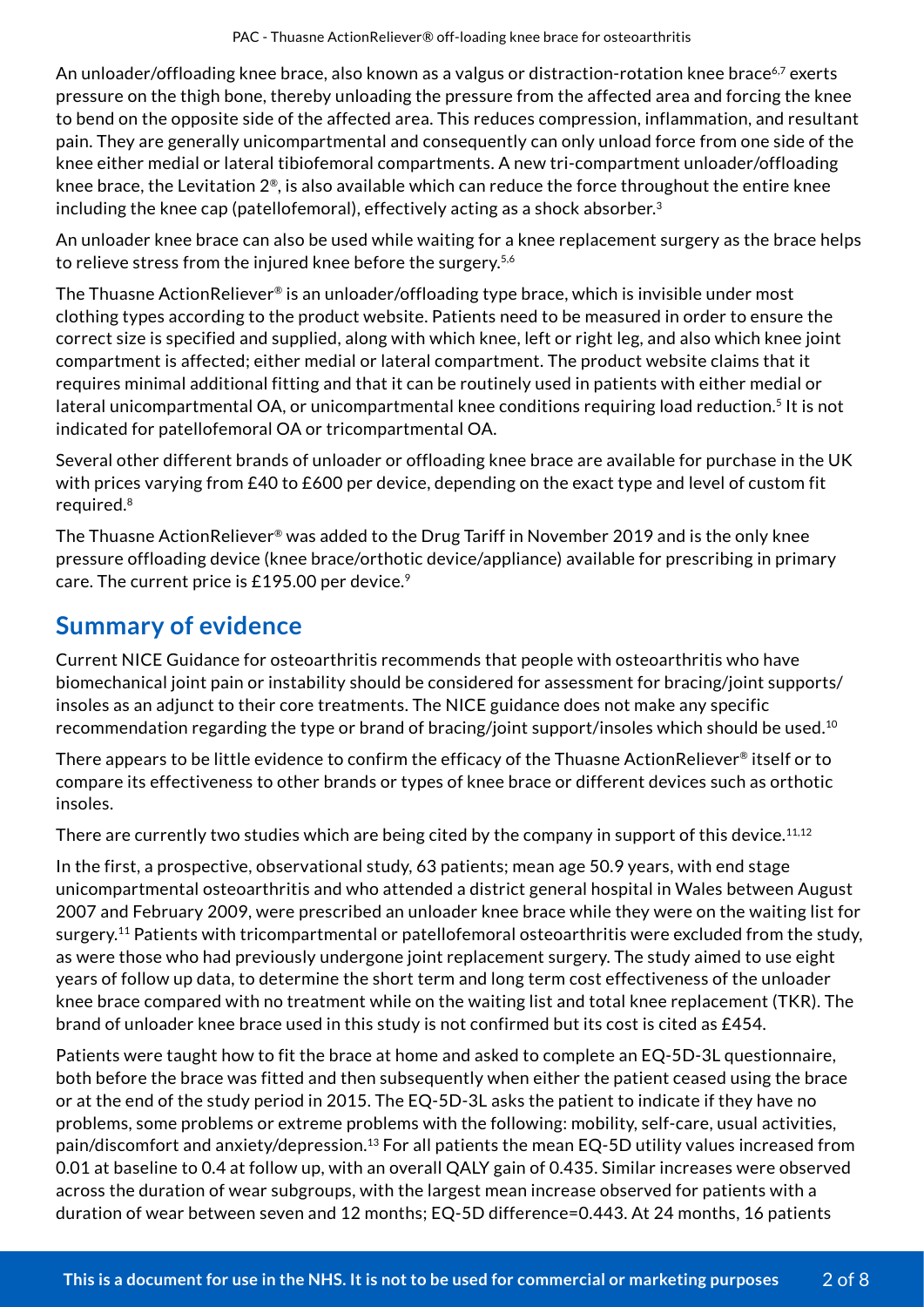(25.4%) were still wearing the unloader knee brace and if the patient symptoms were still tolerable at this stage, the chance of undergoing subsequent surgery declined significantly. Patients wore the brace for an average of eight months; range one to 24 months, with 40.5% ceasing to wear the brace within the first six months. Surgical interventions were required for 38 patients, of whom 50% required a TKR, 37% had uni-compartmental or partial knee replacement (UKR) and 13% had high tibial osteotomy (HTO).

The study authors concluded that at a mean cost of £625 (cost of brace plus clinician contact time), wearing an unloader knee brace for the entire TKR mean waiting list duration of eight months offered a patient QALY gain of 0.07, which provided an incremental cost-effectiveness ratio (ICER) of £9,599. A waiting list of at least four months appeared to ensure that the unloader knee brace remained cost effective, however if the TKR was immediately available then the TKR became more cost-effective than the knee brace alternative.

This was a small study and the overall validity of the costings and the costing model used is unclear, as the source for the treatment costs is not cited accurately. In addition, the authors noted that 43% of patients in the study, had soft tissue issues as a result of the brace being fitted poorly and postulated that follow up appointments at one, three and six months may be needed. The published costing model only factored in one follow up appointment at three to six months and therefore changing the number of follow ups required and the associated additional costs will change the ICER, however no further analysis or an additional ICER, based on revised costings involving additional follow ups was provided.11

The second study is a prospective, randomized, parallel group study conducted in Germany between 12 December 2016 and 28 February 2017 with 32 patients who had medial or lateral femorotibial osteoarthritis, grade two or three according to the Kellgren Lawrence system.12 The patients were randomized to either a control group; n=15, or to the treatment group using the Genu OA orthosis device; n=17. Whilst this brace is made by Thuasne it is not clear if this is the identical brace to the ActionReliever®, although it would appear to be similar. The main outcome was extension of pain free walking distance after using the orthosis for two months. Secondary outcome measures included changes in the Lequesne index; pain on loading and pain at rest measure using a numerical rating scale (NRS), change in use of analgesics, subjective and objective range of movement, and patient tolerability for the device.12 The Lequesne index is similar to the EQ-5D. It is a ten question survey pertaining to pain or discomfort, maximum distance walked, activities of daily living and is scored on a zero to 24 scale. Lower scores indicate there is less functional impairment. $14,15$ 

At two months, the change in the pain-free walking distance was increased in the orthosis group compared with the control group; 1.29 vs 0.20 (Fisher exact test (F) = 20.23, numerator degrees of freedom (ndf) 1, denominator degrees of freedom (ddf) 29; p=0.0001). The average intensity of pain at the end of a maximum 30-minute walk was reduced in the orthosis group by 1.06 (±0.66) points on the numerical rating scale; vs  $0.13$  ( $\pm 0.35$ ) in the control group. The change in pain under loading was increased in the orthosis group compared with the control group (F=22.13, ndf 1, ddf 29, p=0.0001). The resting pain was reduced only in the orthosis group from 1.59 ( $\pm$ 1.00) to 1.53 ( $\pm$ 0.94) and did not change in the control group. There was no difference between the groups at the end of the two-month treatment period with respect to the average values of resting pain. The Lequesne index dropped in the control group by an average of 0.17 (±0.36) to 8.27 (±3.48), while in the orthosis group, it was reduced by 0.68 (±0.71) to 6.94 (±2.86) (F=10.08; ndf 1, ddf 29, p=0.0035). A reduction of 17.3% in the use of analgesics was observed in the orthosis group; the reduction in the control group was 3.1%. However, this difference was not statistically significant (F=3.40; ndf 1, ddf 22, p=0.0785). Patients in the orthosis group reported that the orthosis was unpleasant and that the pressure of the corrective straps was annoying and uncomfortable.12

No patients appear to have been lost to follow up, but this was another small study, which has to date, only been published in the trade journal of the Federal Association of Orthopaedic Technology, which represents the interests of all stakeholders in the orthopaedic technology market across Germany, Austria and Switzerland. As such it has not been subjected to independent peer review and not indexed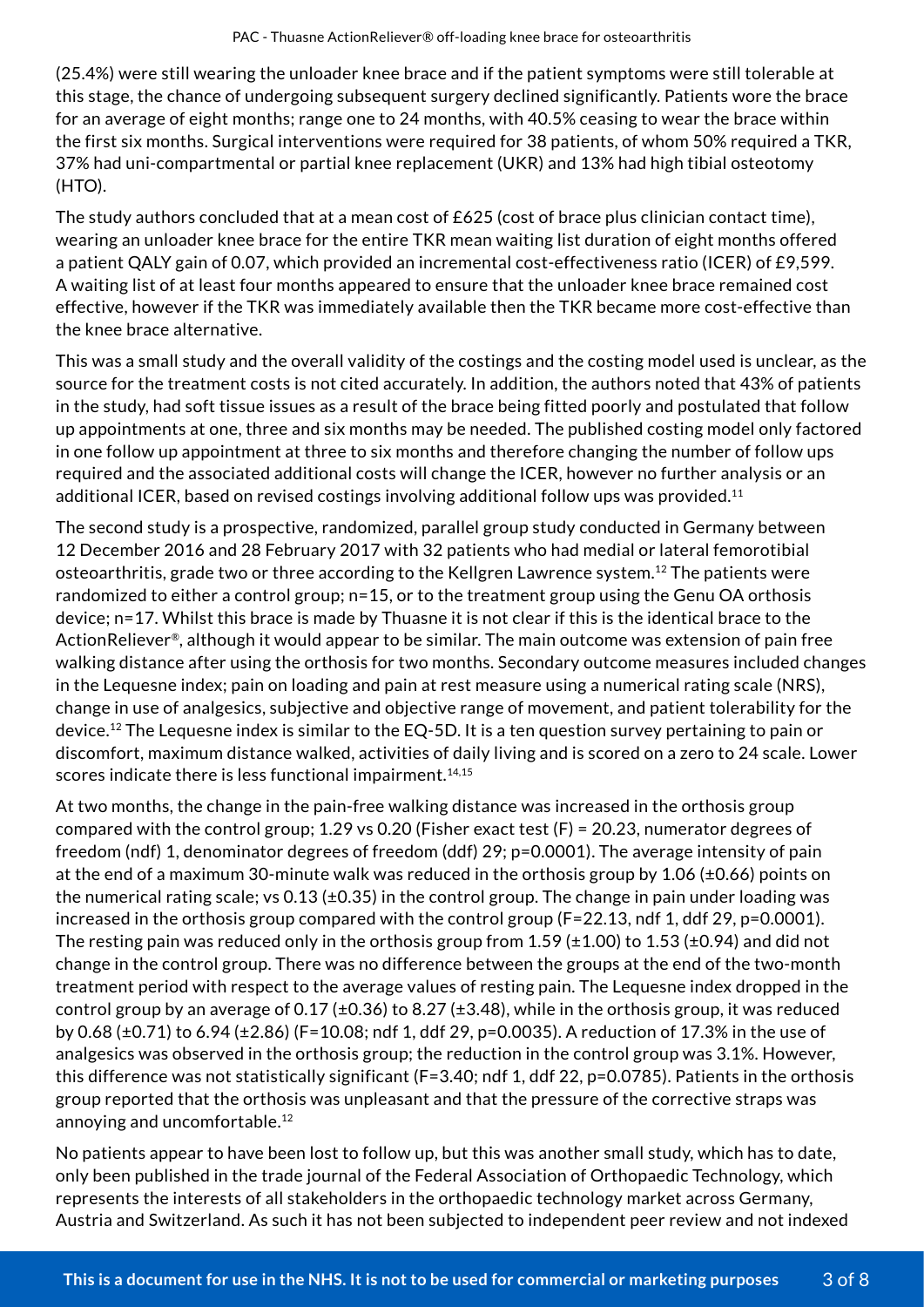in the usual medical literature databases such as Medline or Embase. The results should be interpreted with caution.

No further studies potentially in relation to the Thuasne ActionReliever® off-loading knee brace have been identified.

Several studies have been published which consider the effectiveness of offloading or unloading knee type braces in general. Most studies involved small numbers of patients and were often uncontrolled with a high risk of bias producing conflicting results in relation to possible improvements in pain, quality of life and disease progression. The effect, if any of unloading or valgus knee braces, on the time to total knee replacement or other corrective surgery is uncertain.

A Cochrane review published in 2015, aimed to assess the benefits and harms of knee braces and foot/ankle orthoses in the treatment of patients with OA of the knee.7 Thirteen studies, involving 1,356 participants, were included which reported results where study participants with early to severe knee OA (Kellgren & Lawrence grade I-IV), were treated with a knee brace (valgus knee brace, neutral brace or neoprene sleeve) or an orthosis (laterally or medially wedged insole, neutral insole, variable or constant stiffness shoe) or were given no treatment. Several of the included studies had a high risk of selection bias, detection bias, reporting bias or performance bias and were considered to be low quality evidence.

Four of the included studies compared brace versus no treatment, but only one provided useful data for meta-analysis at 12-month follow-up. This one study (n=117, low quality evidence) showed lack of evidence of an effect on visual analogue scale (VAS) pain scores (absolute percent change 0%, mean difference (MD) 0.0; 95% confidence interval (95% CI)-0.84 to 0.84), function scores (absolute percent change 1%, MD 1.0, 95% CI-2.98 to 4.98) and health-related quality of life scores (absolute percent change 4%, MD-0.04; 95% CI-0.12 to 0.04) after 12 months. Many participants stopped their initial treatment because of lack of effect (24 of 60 participants in the brace group and 14 of 57 participants in the no treatment group; absolute percent change 15%, risk ratio (RR) 1.63, 95% CI 0.94 to 2.82). The other studies reported some improvement in pain, function and health-related quality of life (P value ≤0.001). Stiffness and treatment failure (need for surgery) were not reported in the included studies. Data for the comparison of laterally wedged insole versus valgus knee brace could not be pooled.<sup>7</sup>

The review authors concluded that the low quality evidence available was inconclusive for the benefits of bracing for pain, stiffness, function and quality of life in the treatment of patients with medial compartment knee OA and showed lack of effect in improvement between patients treated with a valgus knee brace and those treated with a laterally wedged insole. The optimal choice for an orthosis remains unclear, and long-term implications are lacking.7

The use of braces for OA is not clear from international medical guidelines. The current (2019) OsteoArthritis Research Society International (OARSI) guidelines for the non-surgical management of knee, hip, and polyarticular osteoarthritis state that bracing of the knee (described as a biomechanical intervention in the previous guidelines) are not recommended due to inadequate efficacy and safety balance, stemming from very poor quality evidence.<sup>16</sup>

The 2019 American College of Rheumatology and the Arthritis Foundation evidence based guideline for the management of hand, hip and knee OA states that tibiofemoral knee braces are strongly recommended for patients with knee OA in whom disease in one or both knees is causing a sufficiently large impact on ambulation, joint stability, or pain to warrant use of an assistive device, and who are able to tolerate the associated inconvenience and burden associated with bracing. Patellofemoral braces are conditionally recommended for patients with patellofemoral knee OA in whom disease in one or both knees is causing a sufficiently large impact on ambulation, joint stability, or pain to warrant use of an assistive device. The recommendation is conditional due to the variability in results across published trials and the difficulty some patients will have in tolerating the inconvenience and burden of these braces. Optimal management with knee bracing is likely to require that clinicians are familiar with the various types of braces and where they are available and have expertise in fitting the braces. Patient Voting Panel members strongly emphasized the importance of coordination of care between primary care providers, specialists, and providers of braces.17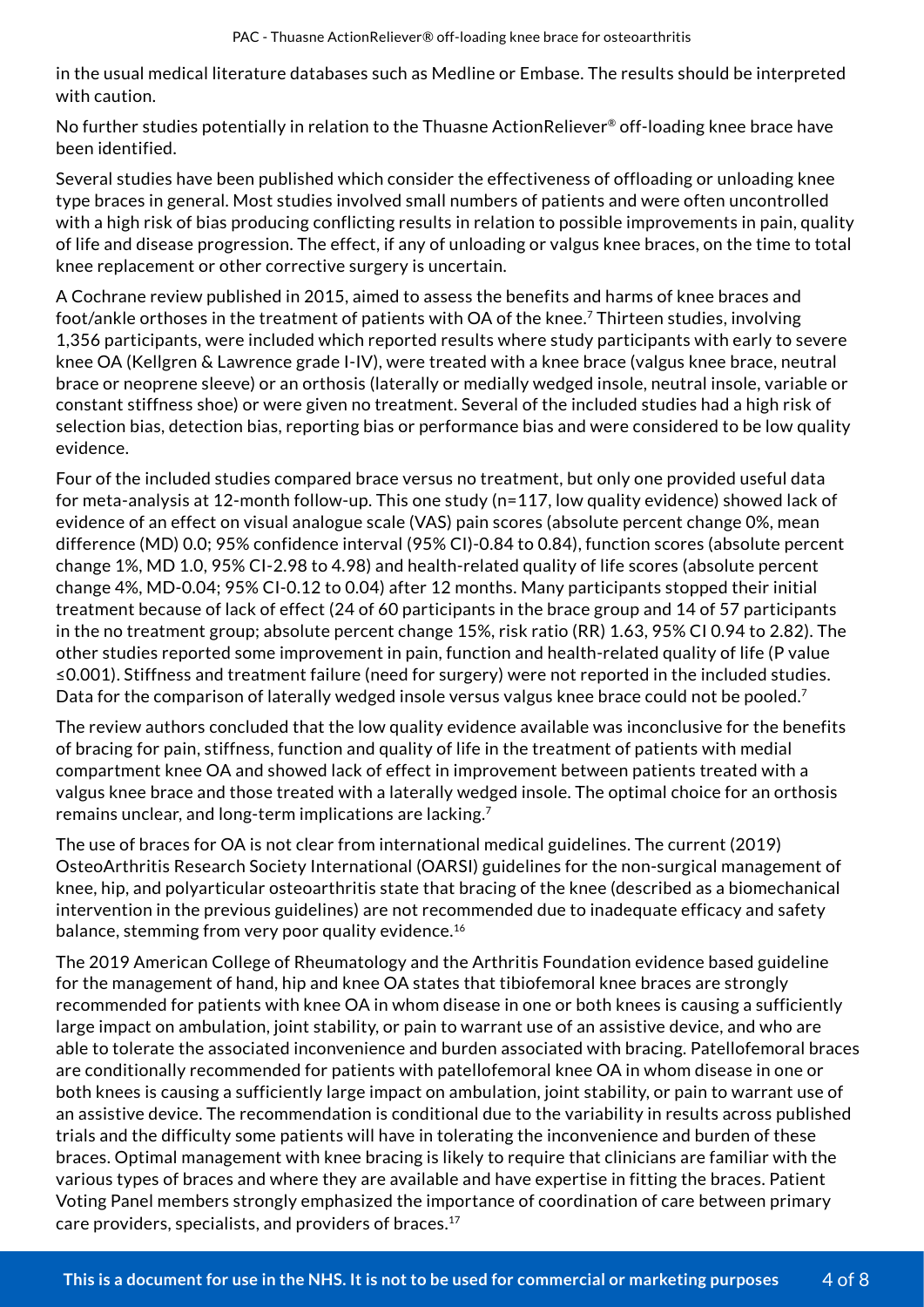## **Financial considerations**

The Thuasne ActionReliever® was added to the Drug Tariff in November 2019 and is the only knee pressure offloading device (knee brace/orthotic device/appliance) available for prescribing in primary care. The Drug Tariff price is currently £195.00 per device.<sup>9</sup> The knee brace has a six month warranty and the company expects each knee brace to last between two and five years.<sup>18</sup> Several alternative brands and knee braces are available in the UK to purchase from sites such as Amazon UK, with indicative prices ranging between £50 and £600 per device.<sup>8</sup> Sizing, fit and design of knee brace are often key parameters to the overall effectiveness, and patients should consult with an appropriate specialist to ensure they receive the most effective treatment options.<sup>6,8</sup>

The current cost of a knee surgery, including total knee replacement currently ranges from £2,554 to £9,095 excluding outpatient attendance costs and follow up. Prices for community physiotherapy and orthotic services are negotiated locally and not subject to national PbR tariff pricing.19

Osteoarthritis is the most common joint disease worldwide, affecting an estimated 10% of men and 18% of women over 60 years of age. It is estimated that 8.75 million people aged over 45 years in the UK have sought treatment for osteoarthritis.<sup>1</sup> A population-based study of primary care data in England between 2000 and 2010 (total practice population of 94,955) found newly diagnosed cases of osteoarthritis occur in nine per 1000 at-risk adults each year. The risk of developing osteoarthritis increases with age with almost a third of women and a quarter of men between 45 and 64 years of age having sought treatment for osteoarthritis. This rises to almost half of people aged 75 years and over. The prevalence is higher in women than in men and varies with the affected joint.<sup>1</sup>

The total number of patients who would require an offloading knee brace is uncertain.

## **Place in Therapy**

The current level of evidence is insufficient and further data is required to confirm the place in therapy of the Thuasne ActionReliever® off-loading knee brace.

Routine use of Thuasne ActionReliever® off-loading knee brace is not recommended. It may have a limited place in therapy for some patients including those where surgery is contra-indicated. However, fitting and support from a trained orthotist or physiotherapist or other specialist healthcare professional is essential to ensure maximum benefit is achieved and the patient would also need to have the agility and necessary dexterity to put on and take off the brace correctly. It is not suitable for all osteoarthritis patients, and opinion from East of England orthopaedic specialists indicates that it is unlikely to be of benefit for patients whilst waiting for knee surgery.

At present, where knee braces are required or recommended by local specialists, these are usually supplied as part of secondary care services, which allows patients to be properly assessed. This also allows the most appropriate and effective type of brace to be supplied for the type and severity of osteoarthritis being experienced by the patient.

#### **Comments sought from**

East of England clinicians via PAC members.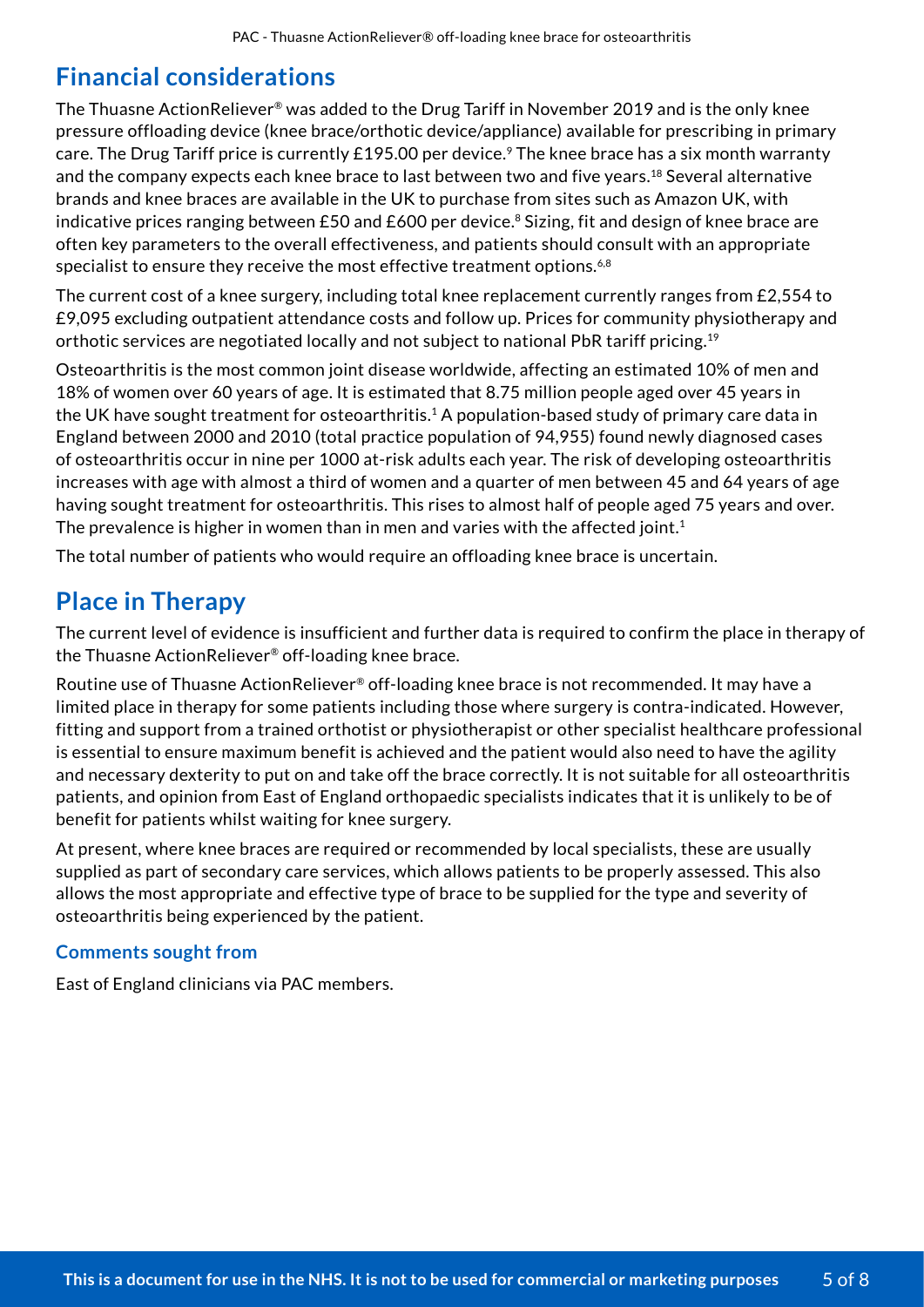## **Author: Victoria Gibson on behalf of PAC Document history**

| PAC approval date           | 17th May 2021                                                                                                          |
|-----------------------------|------------------------------------------------------------------------------------------------------------------------|
| Version                     | v1                                                                                                                     |
| <b>Consultation process</b> | East of England Health professionals including orthopaedic specialists, specialist<br>Physiotherapists and Orthotists. |
|                             | <b>PAC</b> members                                                                                                     |
| QA process                  | Katie Smith, Director of Clinical Quality, PrescQIPP. 8th June 2021                                                    |

## **References**

- 1. Osteoarthritis. Clinical Knowledge Summary. Last updated June 2018. https://cks.nice.org.uk/topics/ osteoarthritis/
- 2. Osteoarthritis. NHS website. Last updated August 2019. https://www.nhs.uk/conditions/ osteoarthritis/
- 3. The best knee brace for Osteoarthritis. Spring Loaded Technology Website. Last updated April 2021. https://springloadedtechnology.com/2021/04/the-best-knee-brace-for-osteoarthritis/
- 4. Types of knee brace. The Knee.com. Accessed March 2021. http://www.theknee.com/knee-brace/ knee-braces-support/
- 5. Thuasne Action Reliever Product Website. Thuasne Group 2020. Accessed March 2021. https:// www.actionreliever.co.uk/
- 6. VeryWellHealth website. Unloader Knee Brace for Osteoarthritis. Last updated March 2021. https://www.verywellhealth.com/what-is-an-unloader-knee-brace-2552051
- 7. Duivenvoorden T, Brouwer RW, van Raaij TM et al. Braces and orthoses for treating osteoarthritis of the knee. Cochrane Database of Systematic Reviews 2015, Issue 3. Art. No.:CD004020. DOI:10.1002/14651858.CD004020.pub3. https://www.cochranelibrary.com/cdsr/ doi/10.1002/14651858.CD004020.pub3/full
- 8. Wellness facts website. Best Unloader Knee Brace Reviews and Buying Guide. September 2019. https://www.wellnessfacts.net/best-unloader-knee-brace
- 9. NHS Business Services Authority. Drug Tariff March 2021. https://www.nhsbsa.nhs.uk/pharmaciesgp-practices-and-appliance-contractors/drug-tariff
- 10. NICE. Osteoarthritis care and management. Clinical guideline [CG177]. February 2014; last updated December 2020. https://www.nice.org.uk/guidance/cg177
- 11. Lee PYF, Winfield TG, Harris SRS et al. Unloading knee brace is a cost effective method to bridge and delay surgery in unicompartmental knee arthritis. BMJ Open Sport and Exercise Medicine 2017; 2: e000195. doi:10.1136/bmjsem-2016-000195. https://bmjopensem.bmj.com/content/ bmjosem/2/1/e000195.full.pdf
- 12. Benning M, Schneider-Nieskens R. Superiority of a Knee Relief Orthosis in the Treatment of Knee Osteoarthritis. A prospective randomised controlled trial. Orthopadie Technik. Special Edition August 2017, p24-30. https://360-ot.de/wp-content/uploads/2019/10/2017-08 Benning SchneiderNieskens\_EN\_ger.pdf
- 13. EQ-5D website. EQ-5D-3L | About. EuroQoL. https://euroqol.org/eq-5d-instruments/eq-5d-3labout/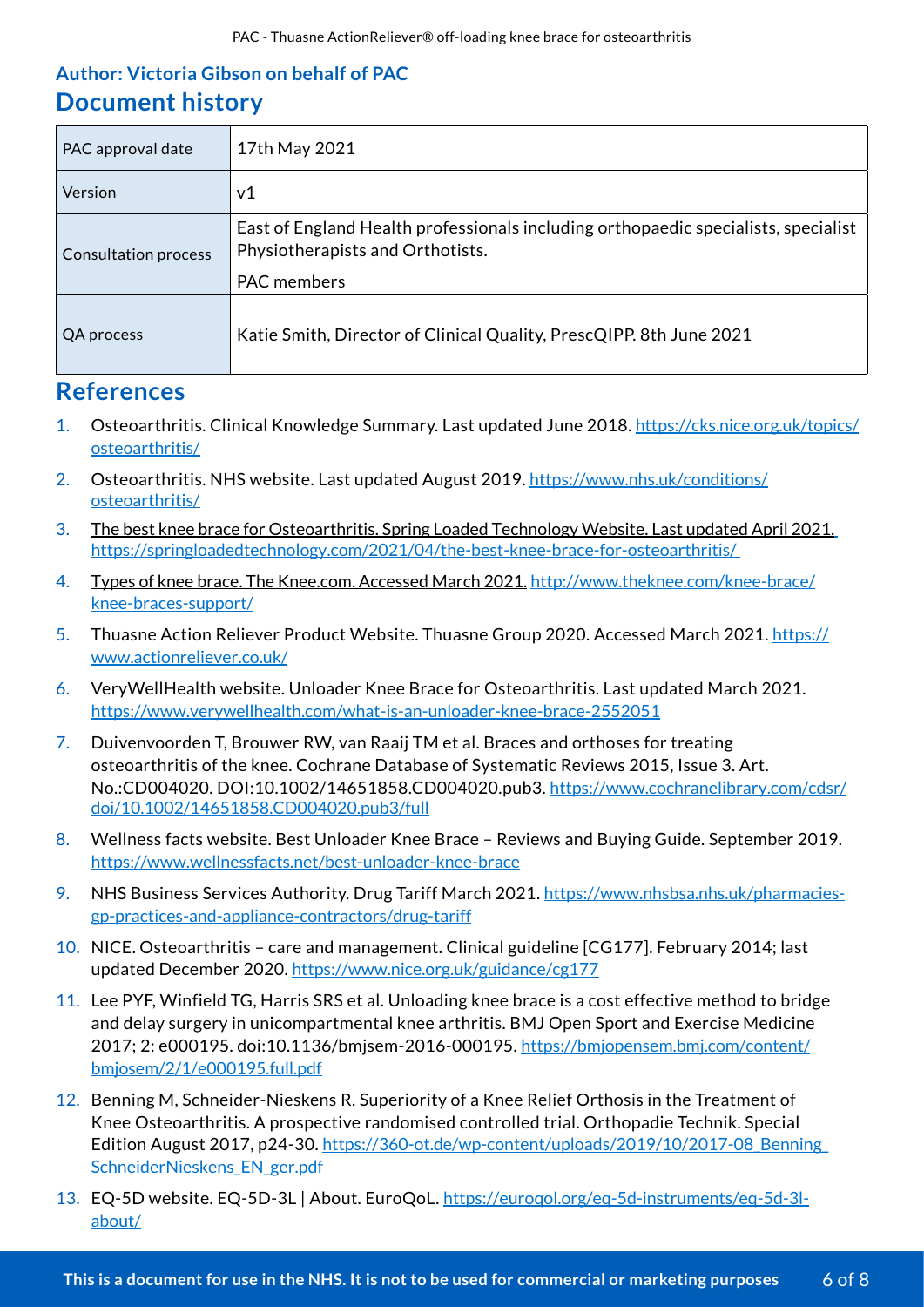PAC - Thuasne ActionReliever® off-loading knee brace for osteoarthritis

- 14. Lequesne MG. The algofunctional indices for hip and knee osteoarthritis. Journal of Rheumatology 1997; 24(4):779-81. https://pubmed.ncbi.nlm.nih.gov/9101517/
- 15. VeryWellHealth website. How physical function is assessed for osteoarthritis. Last updated April 2020. https://www.verywellhealth.com/physical-function-osteoarthritis-patients-2552214
- 16. Bannuru RR, Osani MC, Vaysbrot EE et al. OARSI guidelines for the non-surgical management of knee, hip and polyarticular osteoarthritis. Osteoarthritis and Cartilage 2019; 27(11): 1578-1589. https://www.oarsijournal.com/article/S1063-4584(19)31116-1/fulltext
- 17. Kolasinski SL, Neogi T, Hochberg MC et al. 2019 American College of Rheumatology/Arthritis Foundation Guideline for the Management of Osteoarthritis of the Hand, Hip and Knee. Arthritis Care & Research 2020; 72(2): 149-162. https://www.rheumatology.org/Portals/0/Files/ Osteoarthritis-Guideline-Early-View-2019.pdf
- 18. Personal Communication. Thuasne Customer Services. 7th June 2021.
- 19. NHS Improvement. National Tariff Payment System 2020/21. Last updated 26th November 2020. https://improvement.nhs.uk/resources/national-tariff/